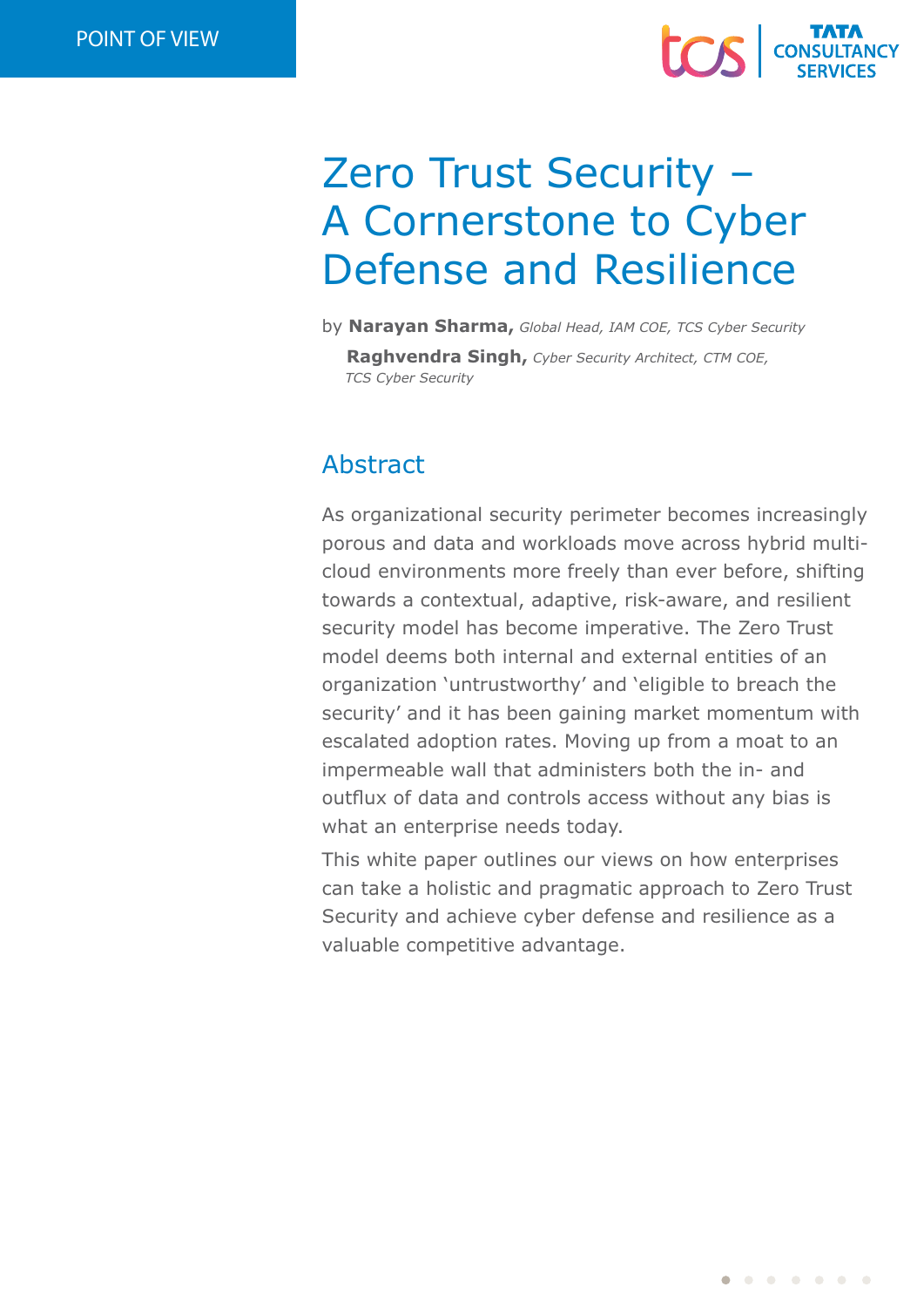

# Zero Trust (ZT) Security – A Business Imperative

No business can survive today by working just within its own organizational boundaries, without opening access to external entities or accessing external systems. It is the era of interconnectedness, digitalization and network parity. There are many trends that drive the highly connected, digital landscape in the current market scenario where security must play a silent yet critical role.

- Pace of digital transformation
- Distributed business-sensitive data
- Data security and privacy regulations
- **n** Convergence of IT and OT
- Emergence of new technologies (5G, cloud, XaaS, IoT, etc.).

The sheer speed and agility with which these trends are consuming the market has led to a growing concern for security and resilience across industries. There are more chances (and cases) of cybercrime, trojan malwares, crypto-ransomware and data misuse. The traditional castle-and-moat approach to security, where everything inside the organization's boundary is trusted - is no more relevant. This security paradigm holds true even if the enterprise has not yet moved its workloads to the cloud.

The need of the hour is an upgraded security model. A model where absolutely nothing is trusted by default and the architecture itself is context aware, risk-driven, and adaptive enough to meet the challenges of the modern threats. Such a security model can enable businesses to confidently pursue digital transformation without the fear of security breaches and achieve shorter time-to-value, and even act as a competitive advantage for them.

Welcome to the Zero Trust philosophy!

# Core Principles of Zero Trust Security for an Enterprise

The core premise of ZT Security is to prevent unauthorized access to digital resources through granular and dynamic control enforcement for every access request using a trust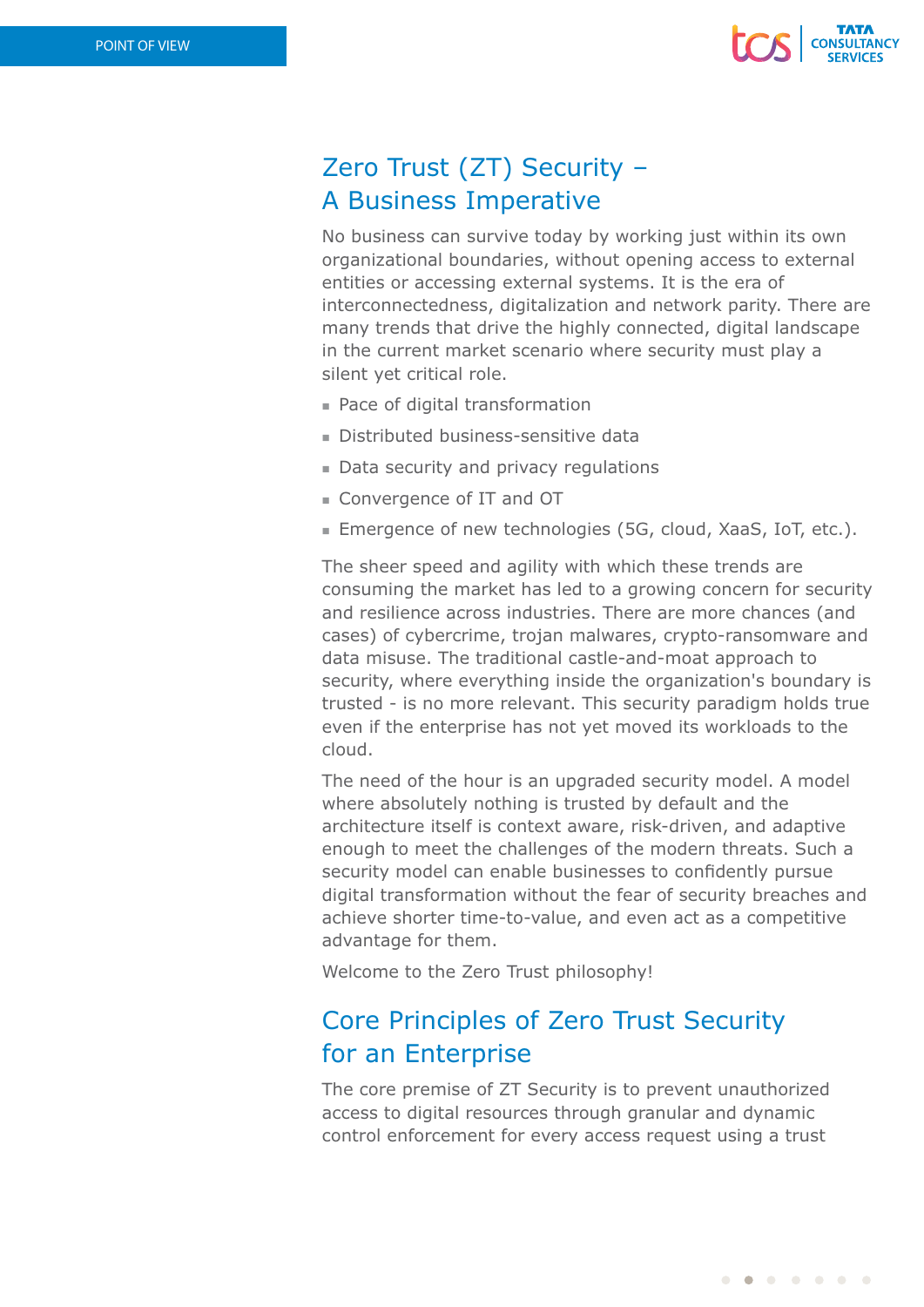

broker component, which validates authorization and authentication level. To enable this, enterprises should embrace following principles to achieve Zero Trust Security:

- **Resource visibility:** Ensure sufficient visibility into the resource to be protected – data being at the core. This would eliminate the security blind spots in an organization.
- **Example 7 attack surface (micro-perimeter):** Ensure zero attack surface for unauthorized access sessions and just enough access surface for authorized sessions. Technologies like micro-segmentation and software-defined perimeter (SDP) can help achieve this.
- **Never trust. Always verify:** Appropriately authenticate and authorize every session in contexts of digital identity (human or non-human), device, and digital resources before enabling access to resources.
- **Principle of least privilege:** Provide just enough access to resources to deliver required business outcomes at any given point. Plus, avoid access conflicts to enforce segregation of duty controls.
- **Data-centric security:** Move the security/privacy controls along with data as it moves across internal and external security boundaries.
- **Risk-driven approach:** Enable dynamic calibration of security/privacy controls in the context of evaluated risk levels.
- **s** Security visibility and analytics: To ensure robust detection controls, all the key security events in networks, workloads, and security components must be logged, centrally correlated, and analyzed to derive insights using SIEM (security information and event management) and UEBA (user and entity behavior analytics) technologies. The insights so derived help fine tune the security policies for adaptive security controls and expedite breach investigations.
- **Example 2 Security Orchestration Automation and Response (SOAR):** Enterprises should automate incident response processes and ability to auto re-configure security devices. While still in its early stages of maturity, SOAR tools and technologies provide the latest weapon in the Zero Trust security armor.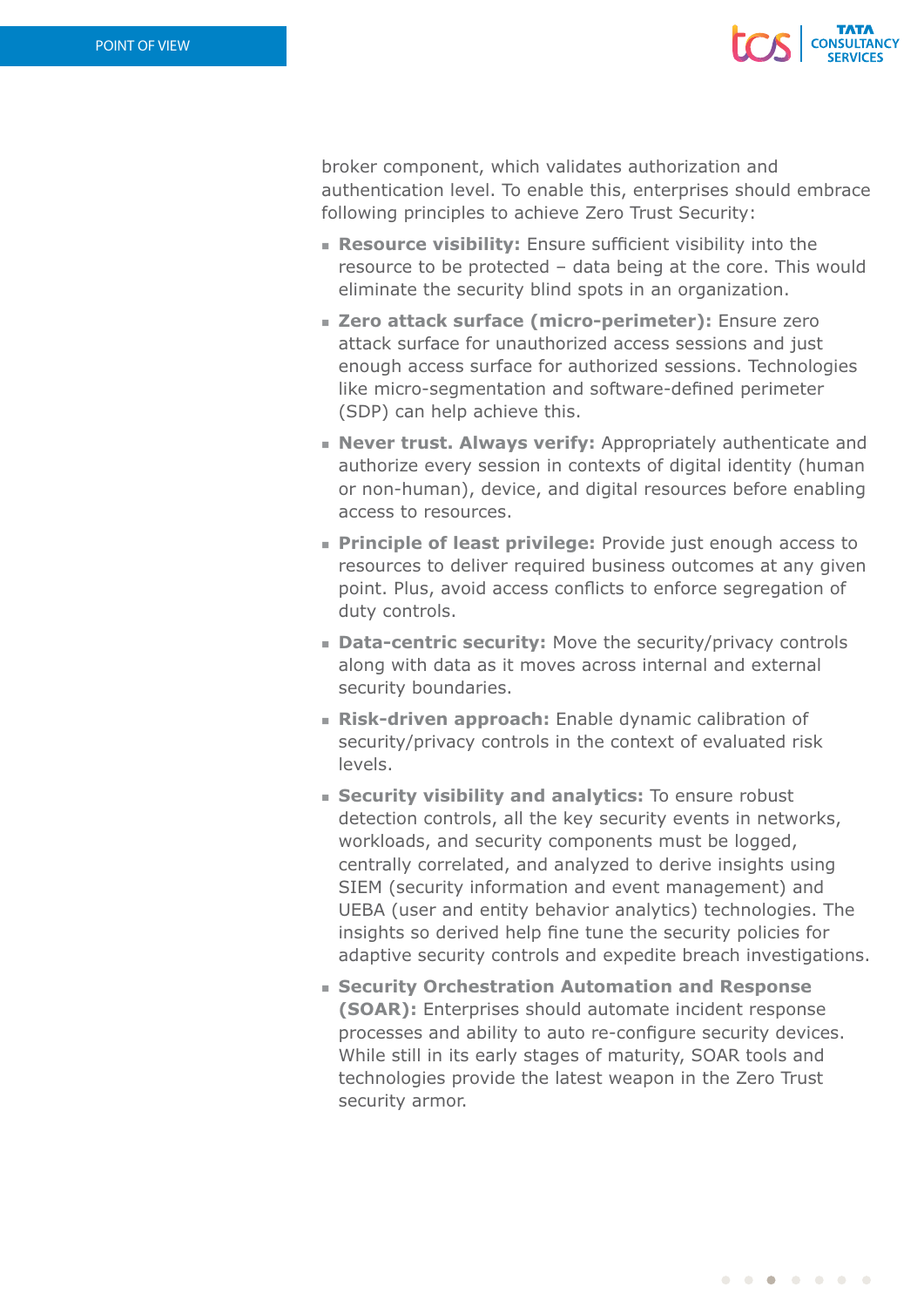

### Best Practices for Zero Trust Adoption

- While these principles form the building blocks of Zero Trust security, implementing them at an enterprise-wide scale is a complex exercise – particularly while transforming existing cyber security practices and culture. We have identified some best practices from our experience of working with leading organizations across industries.
- **Focus on cyber hygiene:** It is imperative that basic cyber hygiene is maintained before planning for zero trust security adoption. The basic six controls outlined by the Center for Internet Security (CIS) can be a good starting point.
- **Holistic ZT strategy:** The presence and maturity of existing enterprise security solutions must form the basis for defining holistic and comprehensive ZT strategy. Enterprises should carefully assess, reuse, replace, and/or rebuild solution options and their rollout prioritizations.
- **In-built security controls:** Zero Trust adoption should not be an afterthought and bolted in afterwards. It should rather be a part of the overall transformation strategy to derive expected outcomes.
- **EX Continuous review and enhancement:** Risk is dynamic in nature and so should be the overall strategy. Continuous review and enhancement of ZT security controls is the only way to remain protected.
- **Frictionless user experience:** For seamless adoption of ZT security model, the trust broker solution components should be highly responsive while evaluating complex access policies in real time.

# Journey to Zero Trust Security

Since every enterprise is unique in itself with varied security needs, maturity of controls, and technology/tools landscape, there cannot be a one-size-fits-all approach to ZT security implementation. However, a structured and phased approach is essential to ensure a secure and seamless transition. The journey to Zero Trust security can be broadly divided into four phases.



. . . . . . .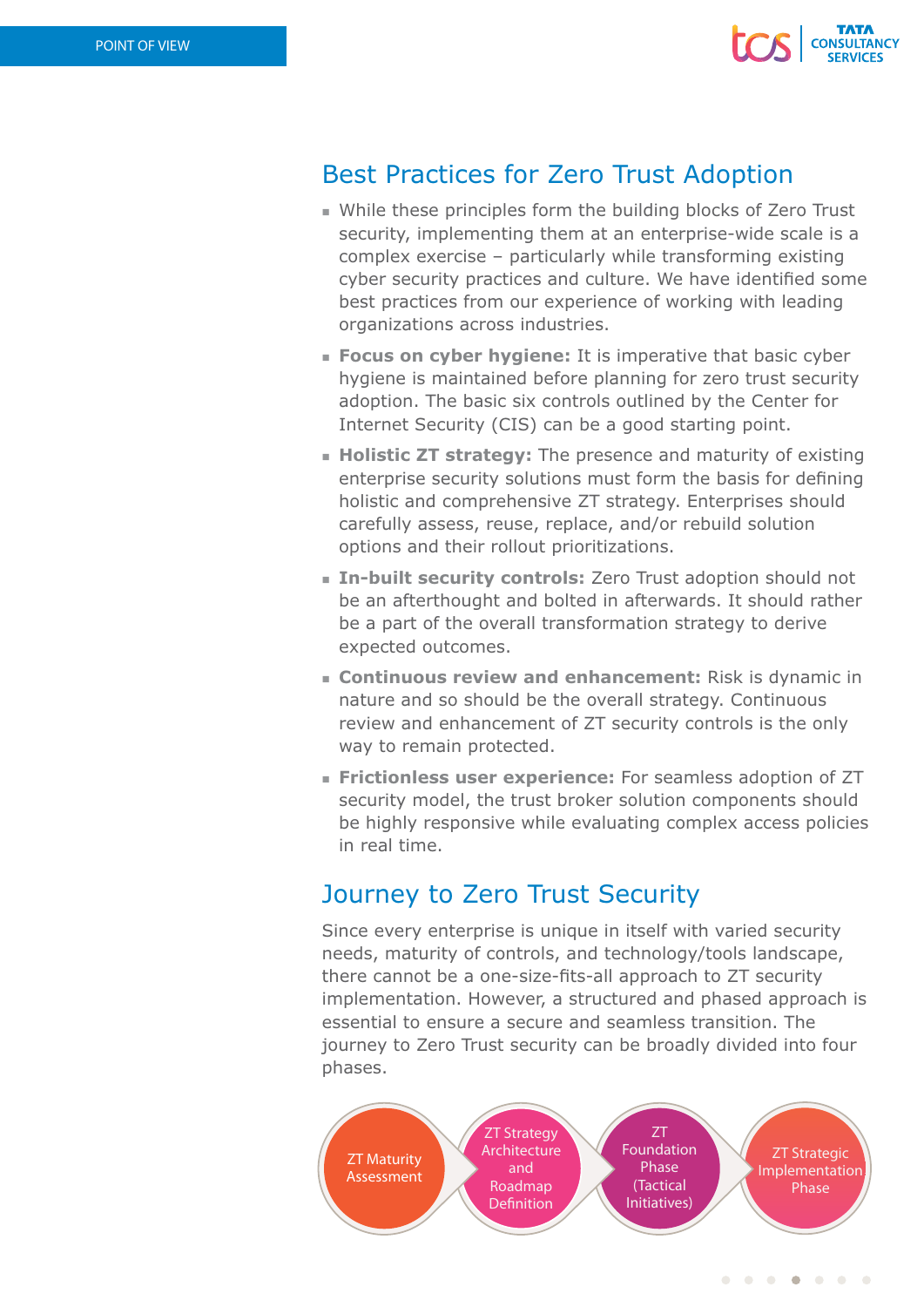

### **Zero Trust Maturity Assessment**

As the Zero Trust model is built on the foundations of enterprise's security strategy, standards, policies and procedures, a ZT maturity assessment of aspects such as resource visibility, maturity of basic security controls, etc. helps in understanding the starting point of the ZT journey – at a business unit, IT department, or even enterprise level.

### **Zero Trust Strategy, Architecture, and Roadmap Definition**

Post the Zero Trust maturity assessment, a broader strategy and planning around the following should be created.

- n Architecture blueprint to meet target state maturity
- **Reuse versus acquisition of new tooling**
- Evaluation of new tools (if necessary)
- $B$  Business case preparation
- $\blacksquare$  Overall program view phases and timelines
- Prioritized implementation roadmap both tactical and strategic

### **Zero Trust Foundation Phase (Tactical Initiatives)**

The core focus of this phase is to address the gaps in Center for Internet Security (CIS) basic six controls and to pick up on low hanging fruits from the strategic stream. Following activities can be undertaken as a part of the foundation phase:

- Data discovery and classification
- $\blacksquare$  Data flow paths
- **Asset inventory**
- $\blacksquare$  Log monitoring and analytics fine tuning of SIEM
- Secure configuration of end- points, servers, network, and security devices
- Continuous vulnerability management

### **Zero Trust Strategic Implementation Phase**

Strategic tools and controls implementations to achieve ZT security are taken up during this phase. The duration and extent of change during this phase depends upon the reuse verus acquisition of new tools, the coverage to be achieved across user types, access channels, application types, and the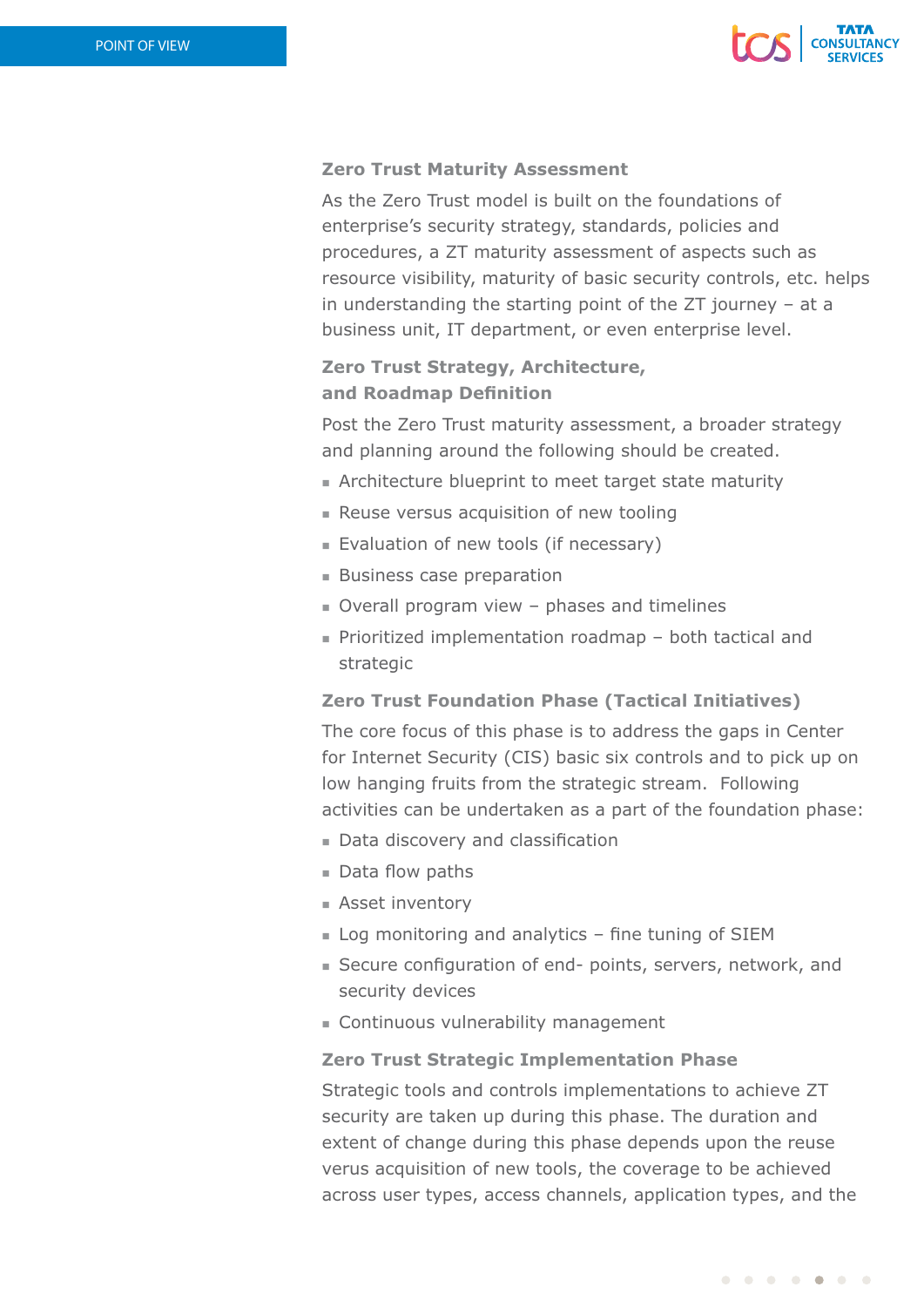

spread of workloads across disparate environments (for example, hybrid multi-cloud). Some strategic initiatives that organizations can undertake include:

- $\blacksquare$  Micro-segmentation and software-defined perimeters (SDP)
- $\blacksquare$  Endpoint and server privilege management
- <sup>n</sup> Risk-based strong authentication and authorization
- Comprehensive data protection controls
- $\blacksquare$  NextGen security analytics

### **Conclusion**

Zero Trust provides a blueprint for an enterprise's cyber security architecture to achieve risk-driven, context-aware, and adaptive security posture. If approached correctly, it prepares organizations for better cyber defense and resilience. For example, during the ongoing COVID-19 crisis, organizations who had mature ZT security controls seamlessly enabled secure remote access for their employees to ensure business continuity.

However, if the basic security controls are not in place or are not mature enough then the focus must be on addressing those first before venturing towards ZT initiatives. Organizations must take a holistic (but pragmatic) approach to achieve their target maturity state. Built on top of a robust cyber hygiene, we recommend a staggered, holistic, and pragmatic approach to achieve target state maturity of Zero Trust security in a quickest possible time frame.